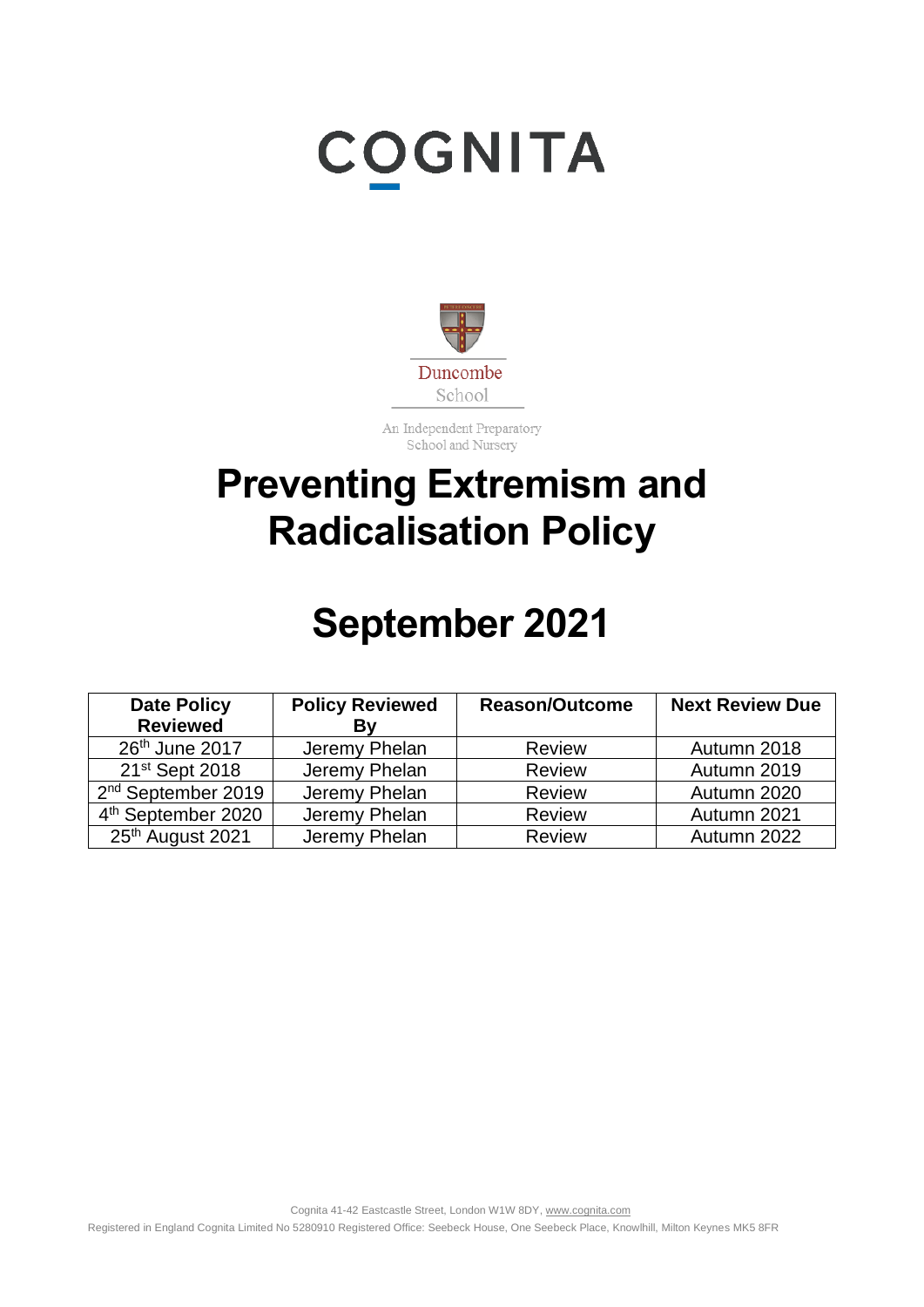| <b>Contact names</b>                                |                      |
|-----------------------------------------------------|----------------------|
| Designated Safeguarding Lead<br>(DSL)               | Lydia Cartwright     |
| Deputy Designated Safeguarding Lead<br>(Deputy DSL) | Sue Howes            |
| Any other staff trained to DSL level                | Katie Copeman        |
| Early Years DSL                                     | Katie Copeman        |
| Early Years Deputy DSL                              | <b>Heidi Flowers</b> |
| Head                                                | Jeremy Phelan        |
| <b>Chair of Governors</b>                           | James Carroll        |
| (Cognita Director of Education)                     |                      |

| Third party contacts                                                                        |                                                                  |
|---------------------------------------------------------------------------------------------|------------------------------------------------------------------|
| Our school follows the                                                                      | <b>Hertfordshire County Council</b>                              |
| safeguarding protocols                                                                      | www.hertsdirect.org/services/healthsoc/chikldfam/childprotection |
| and procedures of our                                                                       |                                                                  |
| <b>Safeguarding Partners</b>                                                                |                                                                  |
| Local Authority children's                                                                  | 0300 123 4043                                                    |
| social care referral                                                                        |                                                                  |
| team(s)                                                                                     |                                                                  |
| <b>Local Authority Prevent</b>                                                              | Andrew Simmons - Deputy Director Children's Services             |
| Lead                                                                                        | 0300 123 4043                                                    |
|                                                                                             | prevent@herts.pnn.police.uk                                      |
|                                                                                             | or contact MASH (Multi Agency Safeguarding Hub)                  |
|                                                                                             | 01438 737511                                                     |
| [Local Authority]                                                                           | <b>Tony Purvis</b>                                               |
| Designated Officer for                                                                      | Andrea Garcia-Sangil                                             |
| child protection                                                                            | 01992 555420                                                     |
|                                                                                             |                                                                  |
|                                                                                             |                                                                  |
| Local Authority's out of                                                                    | 0300 123 4043 (Automatically transfers to Out of Hours Service)  |
| hours contact numbers                                                                       |                                                                  |
| Where there is a risk of immediate serious harm to a child a referral should be made to     |                                                                  |
| children's social care immediately by the DSL. If a child is in immediate danger, ring 999. |                                                                  |
| <b>Local Police Emergency</b>                                                               | 112                                                              |
| <b>Local Police Non-</b>                                                                    | 101                                                              |
| emergency                                                                                   |                                                                  |

| <b>National contacts</b>            |                                               |
|-------------------------------------|-----------------------------------------------|
| NSPCC 24/7 Helpline/textline        | Tel: 0808 800 5000/88858                      |
|                                     | Email: help@nspcc.org.uk                      |
| <b>DfE Prevent Helpline</b>         | Tel: 020 7340 7264 (non-emergency)            |
| for schools & parents               | Email: Counter.extremism@education.gsi.gov.uk |
| The Lucy Faithfull Foundation (LFF) | Tel: 0800 1000 900                            |
|                                     | Email: help@stopitnow.org.uk                  |
|                                     | www.parentsprotect.co.uk                      |
| <b>National Bullying Helpline</b>   | Tel: 0845 22 55 787                           |

See Safeguarding and Child Protection Policy and Procedure for further sources of support and advice.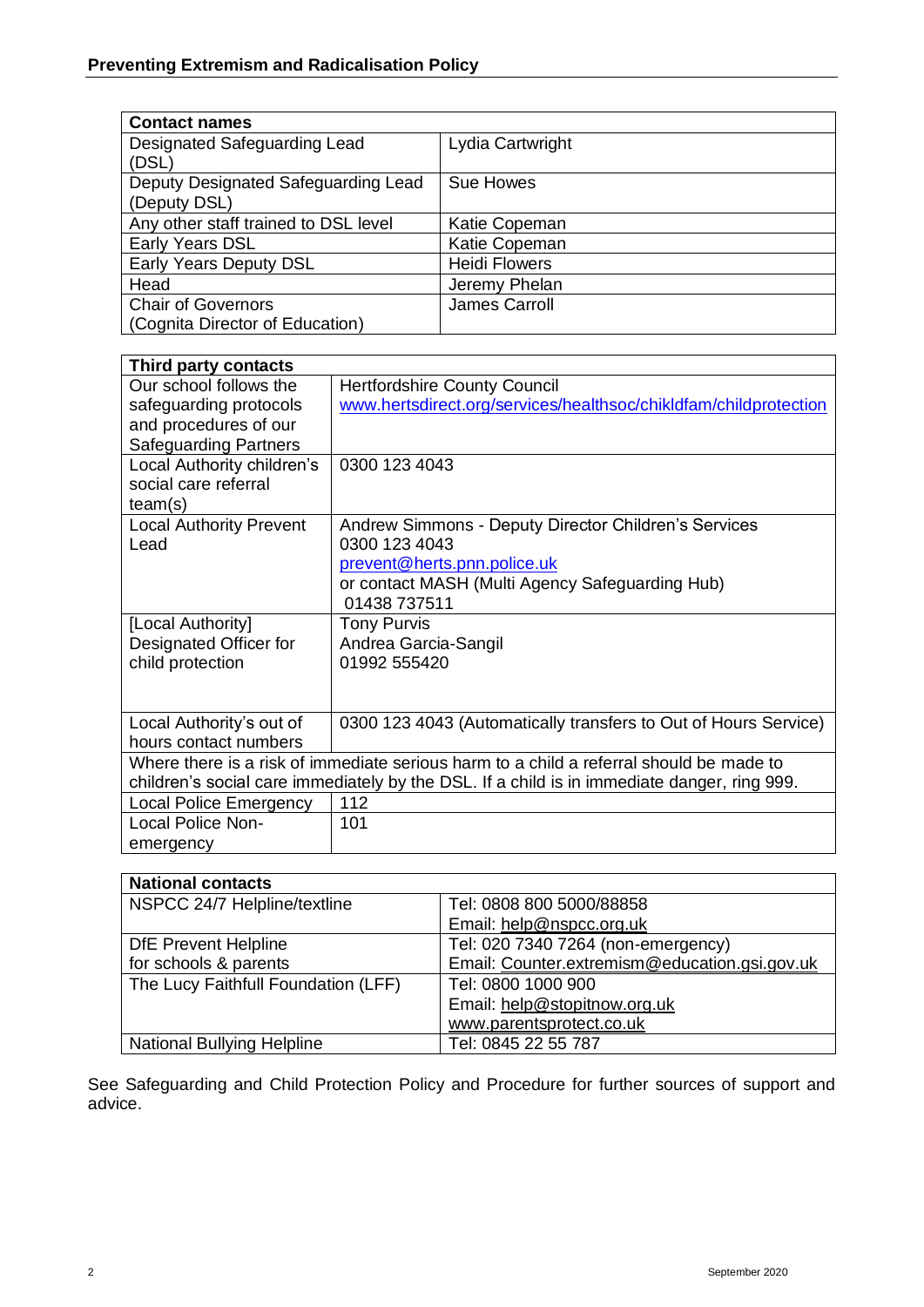#### **1 Purpose**

- 1.1 This Preventing Extremism and Radicalisation Policy is part of our commitment to keeping children safe. Since the Education and Inspections Act 2006, schools have a duty to promote community cohesion. Over the last few years, global events have led to a growth of extremist viewpoints, including advocacy of violent extremism.
- 1.2 Schools have an important part to play in both educating children and young people about extremism and recognising when pupils start to become radicalised. From 1 July 2015, schools became subject to a duty under section 26 of the Counter-Terrorism and Security Act 2015 ("CTSA 2015") in exercising their functions, "…to have due regard to the need to prevent people from being drawn into terrorism".
- 1.3 Safeguarding children from all risks of harm, including those children in the EYFS, is an important part of a school's work and protecting them from extremism is one aspect of that. The duty to prevent children and young people being radicalised is set out in the following documents:
	- Counter Terrorism & Security Act (2015, as amended)
	- Keeping Children Safe in Education (September 2021, as amended)
	- Working Together to Safeguard Children (2020, as amended)
	- Prevent Duty Guidance: for England and Wales (March 2015) Revised July 2015 and (as amended)
	- The Prevent Duty: Departmental advice for schools and childminders (June 2015, as amended)
	- The Use of Social Media for on-line radicalisation (July 2015, as amended)
- 1.4 Non-statutory guidance
	- Promoting fundamental British values as part of SMSC in schools: Departmental advice for maintained schools (DfE 2014, as amended)
	- Improving the spiritual, moral, social and cultural (SMSC) development of pupils: supplementary information (DfE 2014, as amended)
	- How Social Media is used to encourage travel to Syria and Iraq (Home Office)

#### **2 Ethos**

2.1 We ensure that through our school vision, aims, rules, diverse curriculum and teaching, we promote tolerance and respect for all cultures, faiths and lifestyles. The Cognita Director for Education, on behalf of the proprietor, ensures that this ethos is reflected and implemented effectively in school policy and practice and that there are effective risk assessments in place to safeguard and promote pupils' welfare.

#### **3 Risk Assessment**

3.1 After taking advice from the Local Authority Prevent Officer, we assess the risk of radicalisation to be low.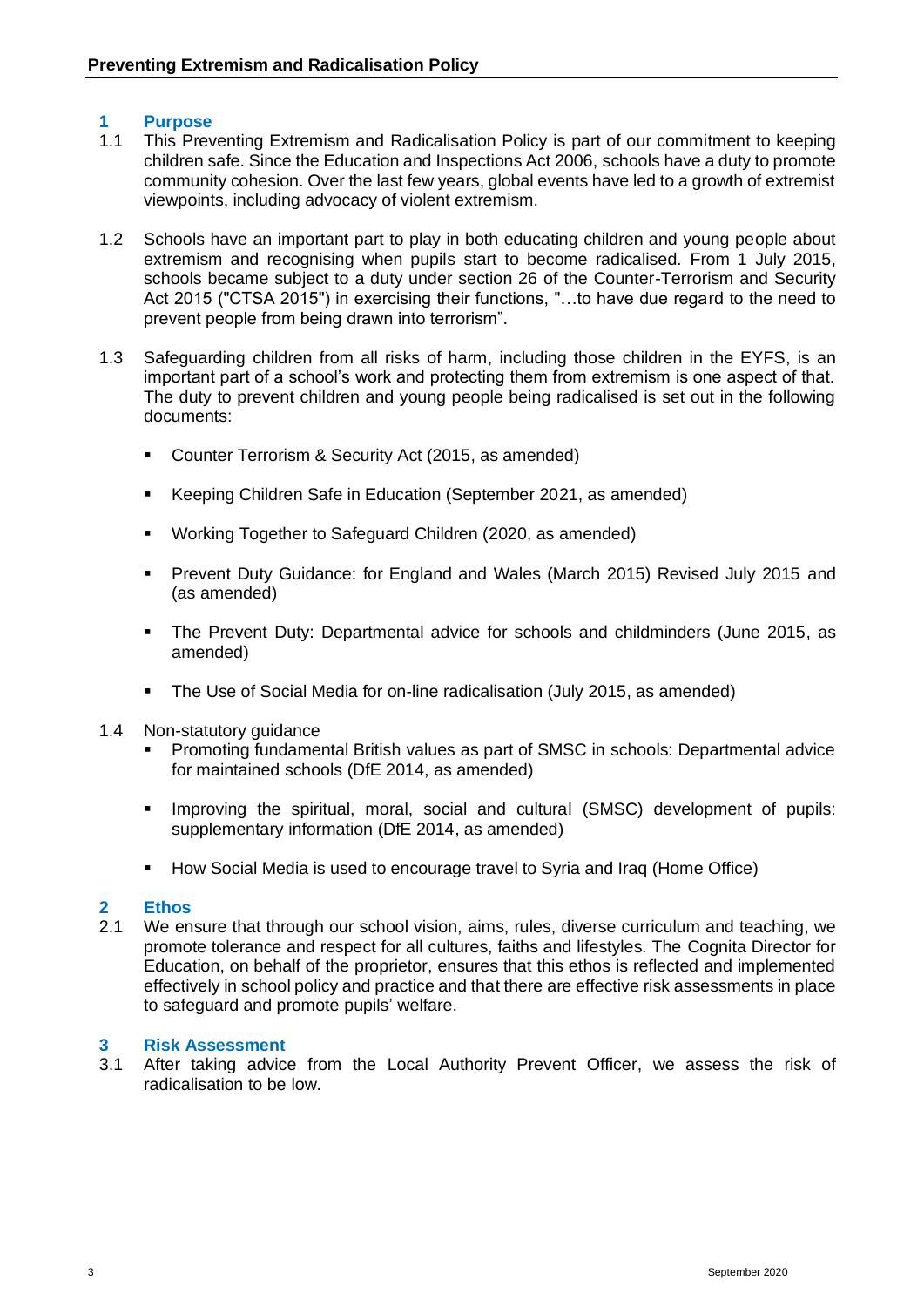3.2 We will carry out an annual risk assessment which will identify the risk of pupils being drawn into terrorism or extremism. This risk assessment will look at the general risks affecting children and young people in the local area and the specific risks which may affect groups or individuals within the school, and it will propose measures to mitigate and manage these risks.

#### **4 Responsibilities and Training**

- 4.1 The Cognita Director of Education, on behalf of the proprietor, will liaise with the Head and the Designated Safeguarding Lead (DSL) on matters relating to the Prevent duty and will monitor and evaluate the school's compliance with this duty, primarily by way of updates from the DSL. The proprietor will conduct an annual review of safeguarding, which includes the school's compliance with its Prevent Duty.
- 4.2 The proprietor will:
	- Ensure that this policy is understood and effectively implemented by staff throughout the school;
	- **Ensure that the DSL undergoes appropriate Prevent duty training which is refreshed at** least every two years; and
	- **Ensure that the school's Prevent policies and procedures and general safeguarding** arrangements take into account the policies and procedures of their Safeguarding Partners.
- 4.3 The DSL will:
	- Be the single point of contact to oversee and coordinate the school's implementation of the Prevent duty;
	- Undertake prevent awareness training, such as the on-line general awareness training module on Channel - WRAP (Workshop to Raise Awareness of Prevent);
	- Undertake higher level training in the Safeguarding Partner's Prevent strategy to be able to assess the risk of children being drawn into terrorism, including being drawn into support for the extremist ideas that are part of terrorist ideology;
	- Provide Prevent duty training to all staff so that they (a) understand the general risks affecting pupils at the school; (b) are able to identify individual children who might be at risk of radicalisation; and (c) know what to do to support these children;
	- **•** Provide advice and support to other members of staff on protecting pupils from the risk of radicalisation;
	- Liaise with the Cognita Director of Education and local partners, including the police and the Safeguarding Partners, to establish what advice and support they can provide and to seek guidance on the general levels of risk within the local area;
	- Have responsibility for ensuring that any visiting speakers, whether invited by staff or pupils, are suitable and are appropriately supervised (see below);
	- Receive safeguarding concerns about children and young people who may be vulnerable;
	- Work in partnership with the Safeguarding Partners on all matters covered by this policy and the School will follow any locally agreed procedures which are set out by the Safeguarding Partners.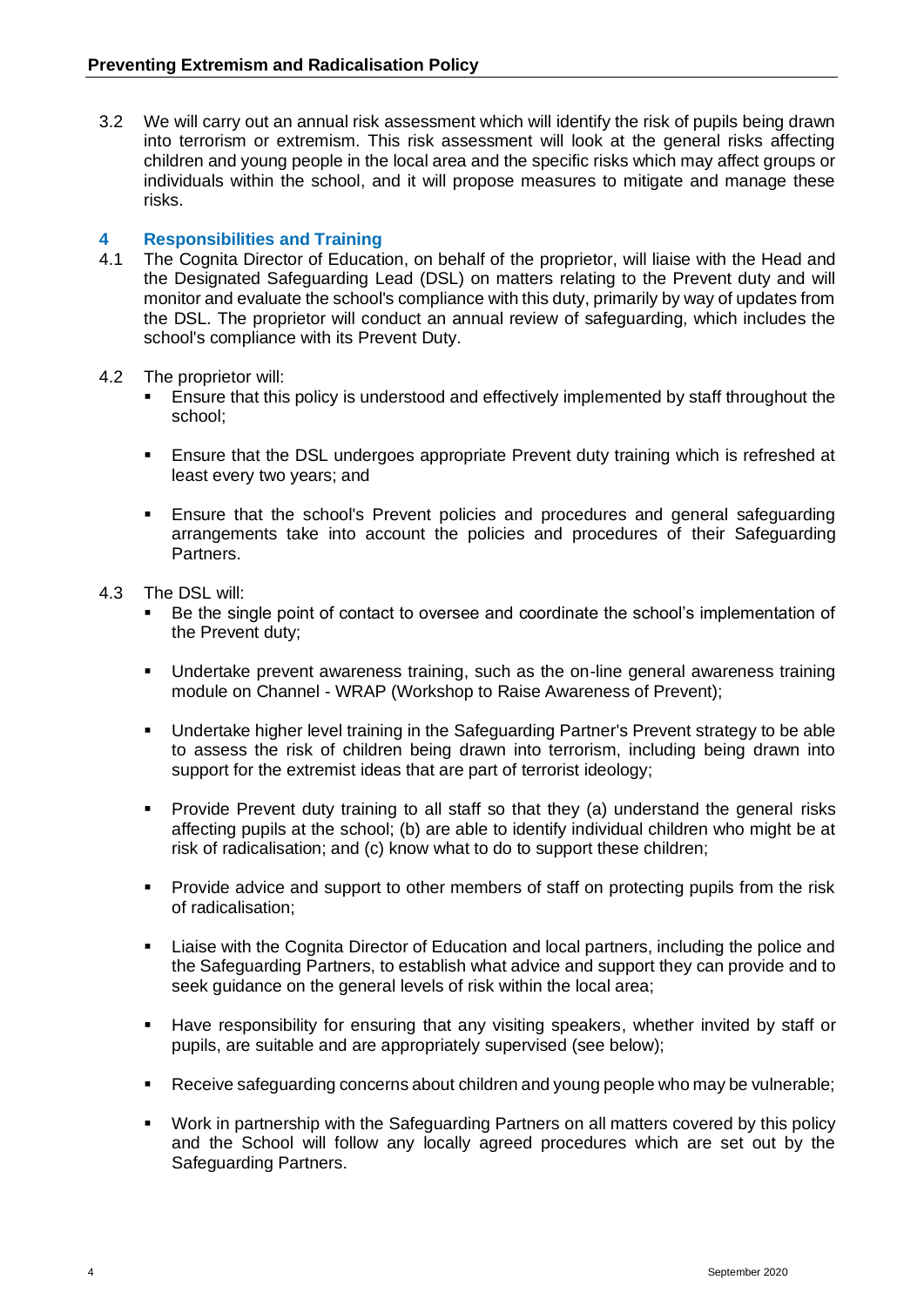- Report concerns to the Cognita Director for Education.
- 4.4 All staff will:
	- Undergo regular Prevent Duty training (including Channel online awareness training and additional training provided by the school in conjunction with the local authority) so that staff have the knowledge and confidence to be able to (a) understand the general risks of radicalisation affecting pupils at the School; (b) identify individual children who might be at risk of radicalisation (see Paragraph 8 below) and spot signs of extremism (see paragraph 9 below); (c) challenge extremist views; and (d) provide appropriate advice to children who are at risk of radicalisation.
	- Be alert to changes in children's behaviour which could indicate that they may be in need of help or protection.
	- Use their professional judgement in identifying children who might be at risk of radicalisation and act proportionately.

### **5 Referral Process**

- 5.1 All staff and visitors to the school must refer all concerns about children and young people who show signs of vulnerability to radicalisation to the Designated Safeguarding Lead (DSL) or, in their absence, to the Deputy Safeguarding Lead (Deputy DSL). For further details about safeguarding referrals, please see the school's Safeguarding and Child Protection Policy and Procedures, which can be found on the school website.
- 5.2 If the DSL becomes aware of a concern relating to the radicalisation of a pupil, he or she will discuss this with the Head and the Safeguarding Partners so that appropriate actions can be taken to safeguard the pupil and appropriate referrals, including to the Channel programme, can be made.

#### **6 Curriculum**

- 6.1 We are committed to ensuring that our pupils are offered a broad and balanced curriculum that aims to prepare them for life in modern Britain. We encourage our pupils to be inquisitive learners who are open to new experiences and are tolerant of others.
- 6.2 Our values support the development of the whole child as a reflective learner within a calm, caring, happy and purposeful atmosphere. Teaching the school's core values alongside the fundamental British values supports quality teaching and learning, whilst making a positive contribution to the development of a fair, just and civil society.
- 6.3 We aim to provide a safe space in which pupils can understand the risks associated with terrorism and develop the knowledge, skills and confidence to be able to challenge extremist views. We will include opportunities in the curriculum for pupils to build resilience to pressure and to develop the skills they need to recognise and stay safe from abuse and radicalisation. In particular:
	- PSHEE lessons will be used along with tutor periods/form periods to teach pupils to understand and manage risks associated with terrorism and radicalisation, resist pressure, make safer choices and seek help if necessary.
	- By promoting British values such as tolerance and respect as indicated above.
- 6.4 Through citizenship, religious education and other relevant subject syllabus with focus on democracy, diversity, mutual respect and managing debates around contentious issues.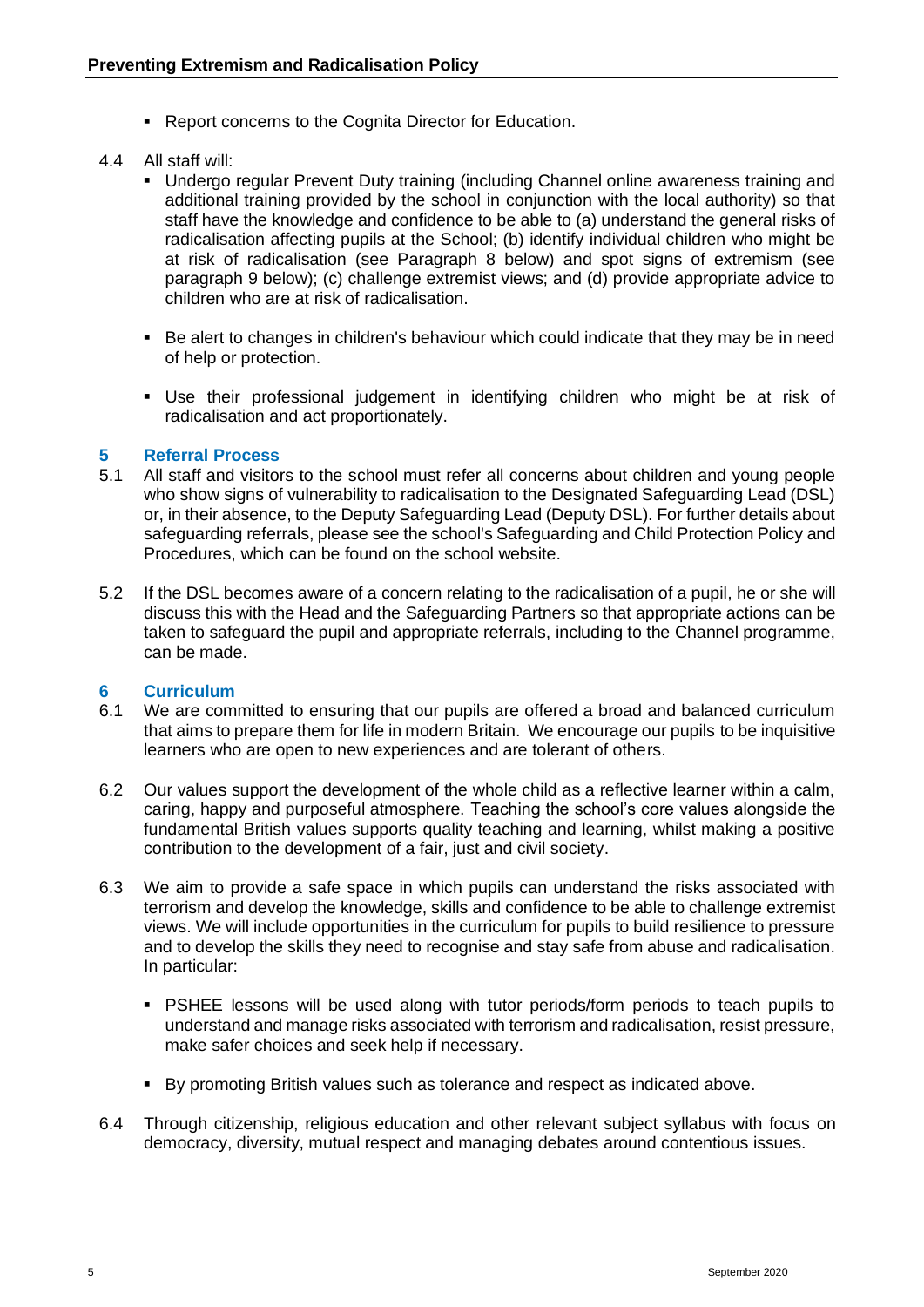#### **7 Digital Safety**

- 7.1 The internet provides children and young people with access to a wide-range of content, some of which is harmful. Extremists use the internet, including social media, to share their messages. The filtering systems used in our school block inappropriate content, including extremist content.
- 7.2 Pupils will be taught how to stay safe online, both in school and outside school. They will be taught to understand the risks posed by adults or young people who use the internet and social media to groom, abuse or radicalise other people, especially children, young people and vulnerable adults.
- 7.3 Web filtering is active in every school which includes preventing access to the following:

#### For staff and pupils

- Sites that offer information about or promote or are sponsored by groups advocating antigovernment beliefs or action.
- Sites that condone intolerance towards any individual or group.

#### For pupils

- Sites of web communities that provide users with means for expression and interaction.
- Messaging and social media sites.
- 7.4 Further information about categories of blocked sites can be given by the Cognita IT team and staff are directed towards the school Digital Safety Policy for further detail.

#### **8 Visitors and Visiting Speakers**

8.1 The DSL has responsibility for ensuring that all visitors and visiting speakers, whether invited by staff or pupils, are suitable and appropriately supervised. Where appropriate, the DSL will make enquiries of the agency/person who introduced the individual to the school and/or will conduct an internet search against the individual's name. It is school policy that visitors will always be supervised when working with pupils. Checks on visiting speakers should be recorded on the SCR when required by our safer recruitment guidance.

#### **9 Signs of Vulnerability**

- 9.1 There are no known definitive indicators that a young person is vulnerable to radicalisation, but there are a number of signs that together increase the risk. Signs of vulnerability include:
	- underachievement;
	- being in possession of extremist literature;
	- poverty;
	- social exclusion:
	- traumatic events;
	- **■** global or national events:
	- **·** religious conversion:
	- **•** change in behaviour;
	- extremist influences;
	- conflict with family over lifestyle;
	- confused identity:
	- victim or witness to race or hate crimes: and
	- rejection by peers, family, social groups or faith.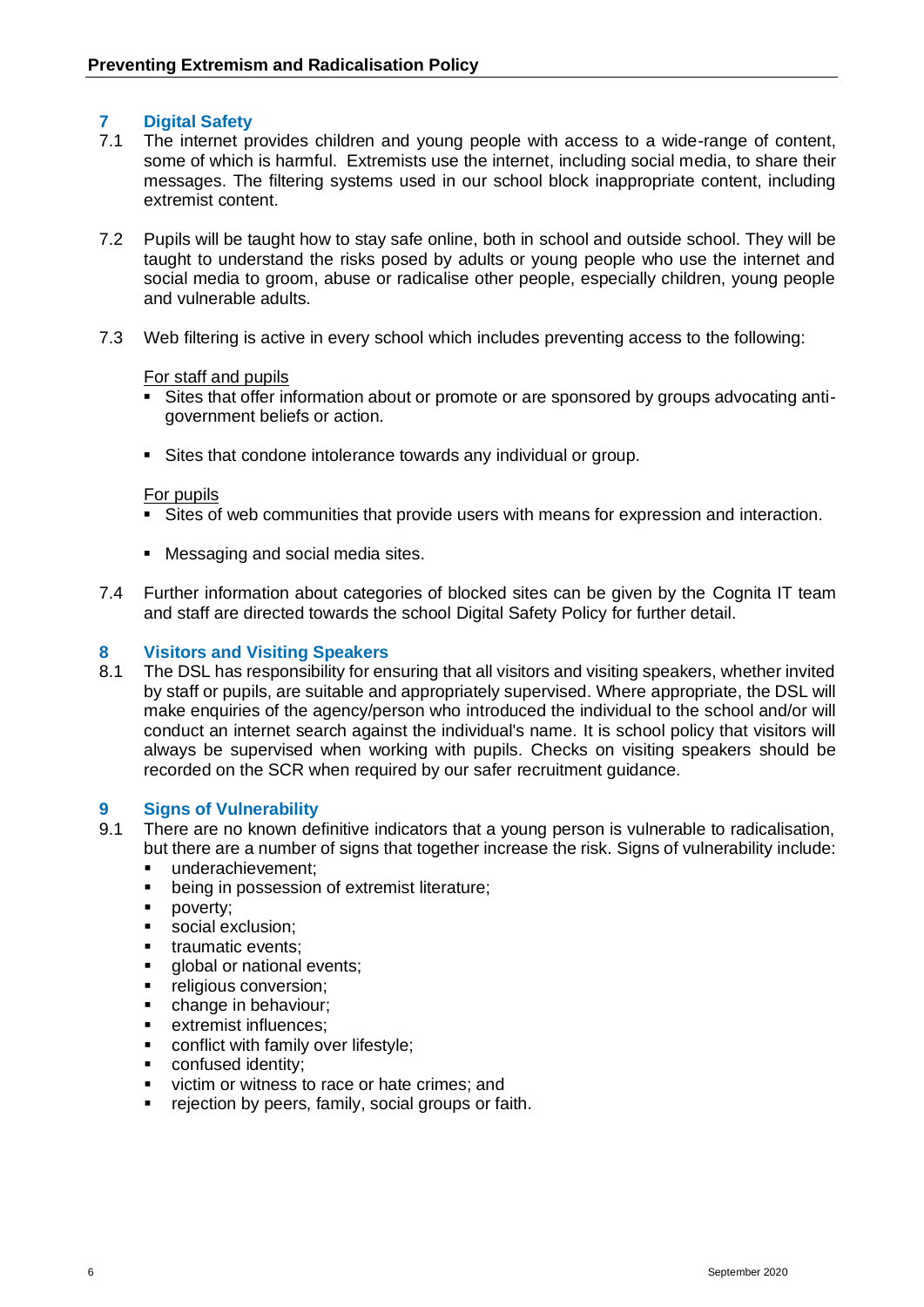#### **10 Recognising Extremism**

- 10.1 A part of our wider safeguarding responsibilities to identify signs of abuse, we will be alert to early indicators of radicalisation or extremism which may include:
	- **•** showing sympathy for extremist causes
	- glorifying violence, especially to other faiths or cultures;
	- making remarks or comments about being at extremist events or rallies outside school;
	- evidence of possession of illegal or extremist literature;
	- advocating messages similar to illegal organisations or other extremist groups;
	- out of character changes in dress, behaviour and peer relationships (but there are also very powerful narratives, programmes and networks that young people can come across online so involvement with particular groups may not be apparent);
	- **■** secretive behaviour;
	- online searches or sharing extremist messages or social profiles;
	- intolerance of difference, including faith, culture, gender, race or sexuality;
	- graffiti, art work or writing that displays extremist themes;
	- attempts to impose extremist views or practices on others;
	- verbalising anti-Western or anti-British views; and
	- advocating violence towards others.

#### **11 Channel**

- 11.1 Channel is a programme which focuses on providing support at an early stage to people who are identified as being vulnerable to being drawn into terrorism. It provides a mechanism for schools to make referrals if they are concerned that an individual might be vulnerable to radicalisation. An individual's engagement with the programme is entirely voluntary at all stages.
- 11.2 Section 36 of the CTSA 2015 places a duty on local authorities to ensure Channel panels are in place. The panel must be chaired by the local authority and include the police for the relevant local authority area. Following a referral, the panel will assess the extent to which identified individuals are vulnerable to being drawn into terrorism, and, where considered appropriate and necessary consent is obtained, arrange for support to be provided to those individuals.
- 11.3 Section 38 of the CTSA 2015 requires partners of Channel panels (including proprietors of independent schools) to co-operate with the panel in the carrying out of its functions and with the police in providing information about a referred individual.
- 11.4 Guidance issued under section 36 (7) and section 38 (6) of the CTSA 2015 in respect of Channel is available at:<https://www.gov.uk/government/publications/channel-guidance>

#### **12 Monitoring and Review**

- 12.1 This policy will be reviewed by the Head and the DSL annually.
- 12.2 The effectiveness and implementation of this policy will be monitored by the Proprietor's Safeguarding Auditor, who will carry out an annual review for this purpose.
- 12.3 Where staff, pupils or visitors find unblocked extremist content they must report it to the DSL, who will in turn discuss it with the Head. We are aware that children and young people have access to unfiltered internet when using their mobile phones and staff are alert to the need for vigilance when pupils are using their phones.